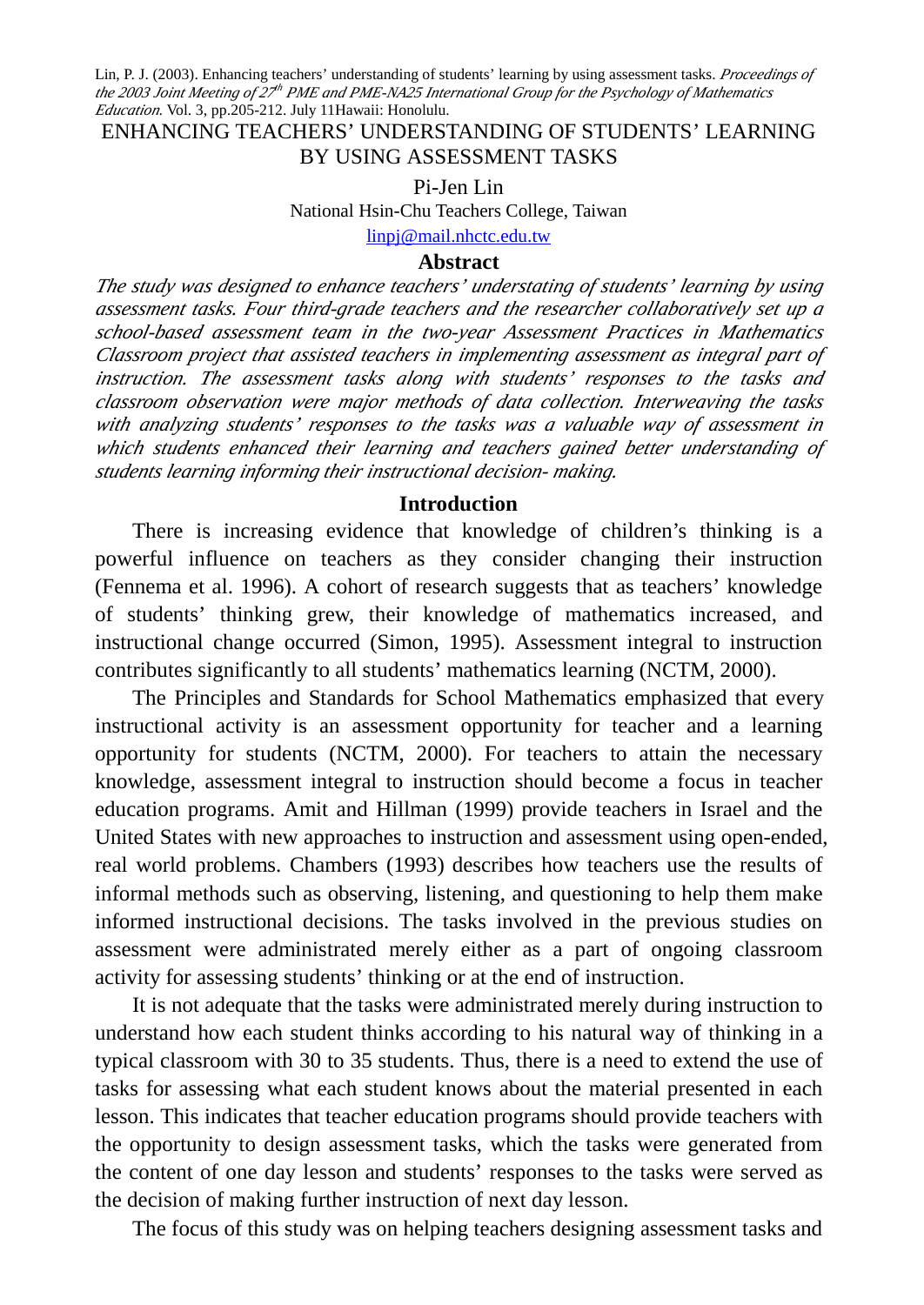analyzing students' written work, as an aspect of assessment integral to instruction. The assessment tasks were generated from the content learned in the flow of instruction. Thus, the mathematics contents included in the third-grade textbook were used as one dimension of the assessment framework of the study. Reformed curricula call for an increased emphasis on teachers' responsibility for the quality of the tasks in which students engage. The high quality of tasks should help students clarify their thinking and develop deeper understanding through formulating problems, communicating mathematics with understanding, and justifying other's way of thinking (NCTM, 2000; MET, 2000). Thus, formulating problem, communicating mathematics, justifying one another's thinking were considered as the other dimension of the assessment framework of the study.

According to De Lange (1995), a task that is open for students' process and solution is a way of stimulating students' high quality thinking. However, the design of open-ended assessment tasks is a very complex and challenging work for the teachers who are used to the traditional test. This can only be achieved by establishing an assessment team who support mutually by providing them with the opportunities for dialogue on critical assessment issues related to instruction.

The Professional Standards for Teaching Mathematics recommended that teachers could use task selection and analysis as foci for thinking about instruction and assessment (NCTM, 1991). Tasks as defined by the Standards are the problems, the questions, and exercises in which students engage (1991, p.20). Tasks referred to this study included the problems in which students engaged presented in students' journal, as an informal way of assessing what mathematics each student learned and what students' solutions displayed in a lesson. Thus, the tasks for understanding how students were thinking in the lesson were not well prepared prior to the instruction; rather, they were generated from a lesson. Analysis as defined by the Standards is the systematic reflection in which teachers engage (NCTM, 1991, p.20). Analyses referred to in the study included the reflections teachers made to monitor how well the tasks for fostering the development of every student's thinking and to examine relationships between what the teachers and their students were doing and what students learned.

# **The Assessment Practices in Mathematics Classroom Project**

The Assessment Practices in Mathematics Classroom (APMC) project funded by the National Science Council was designed to develop a teacher program in which assisted teachers in implementing assessment into classroom practice. The paper reported here was part of the data collected in the first year study of the two-year project. An aim of the project was to assist teachers to explore their understandings about how students develop their understanding of mathematics, and how this can be supported through the program.

To reach the aim, teachers were encouraged to use students' journal as a way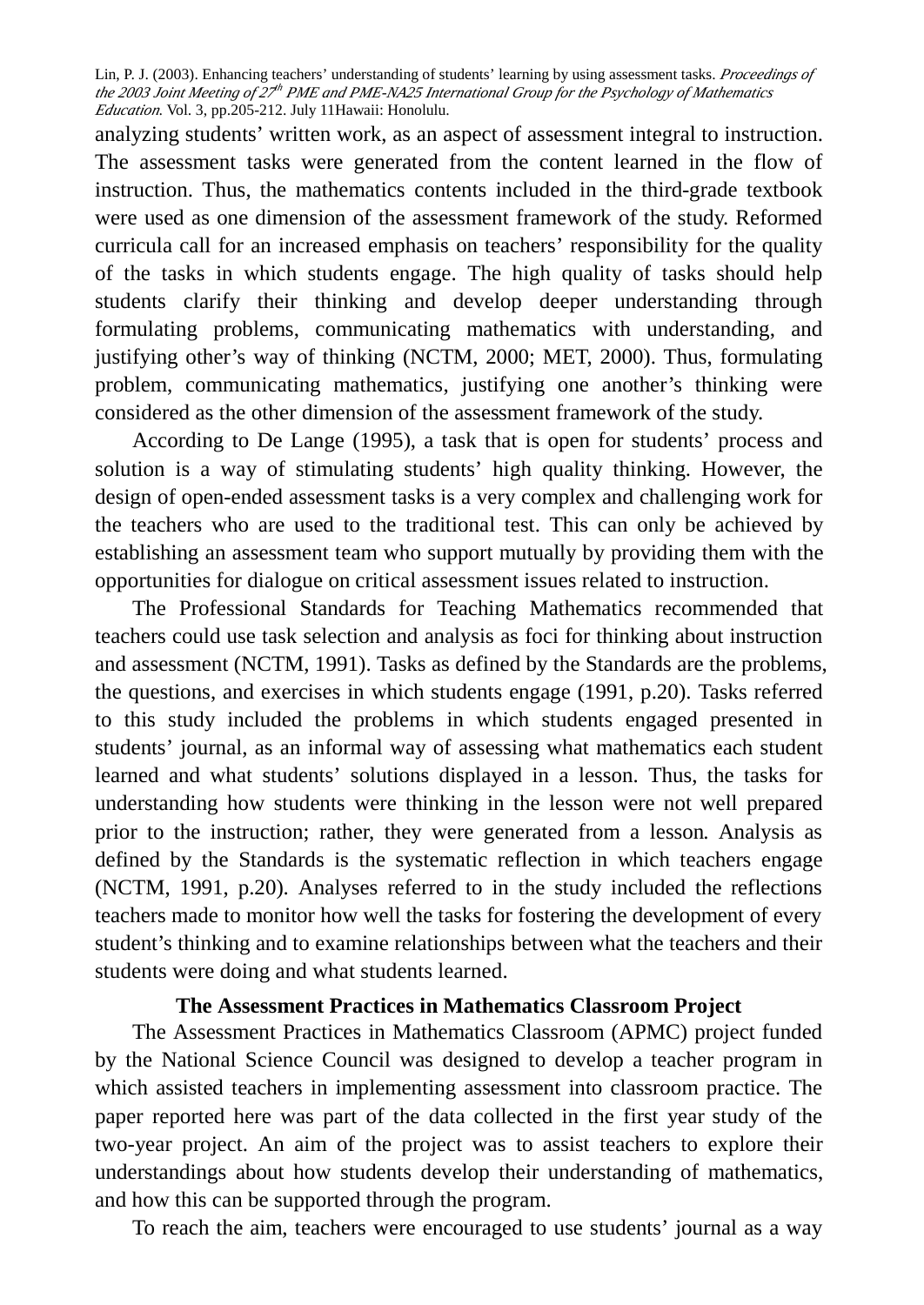of gathering the information about students' thinking processes, strategies, and their developing mathematical understanding. Assessment tasks were served as the prompts of students' journal since 1) journal writing is likely to bring to light thoughts and understanding that typical classroom tests do not elucidate (Norwood & Carter, 1996); 2) we want to establish a better means of communication among students, parents, and teachers about mathematics leaning taking place in classrooms; 3) we are looking for a better way to assess each student's entire learning process by writing about mathematics.

In generating mathematical tasks as the core of the APMC project, the concerns included that: 1) supports a method of assessment that allows students to demonstrate their strengths; 2) stimulates students to make connections for mathematical ideas; 3) promotes high quality of problem-posing, communicating, and justifying one's way of thinking; 4) generates good tasks that do not separate mathematical processes from mathematical concepts; 5) generates the assessment tasks for inspecting what and how students learned from a lesson. To generate the high quality of the tasks from today's lesson, the tasks involved in each journal including one or two problems were reasonable.

The philosophy of the APMC project was based on social constructivists' view of knowledge, in which knowledge is the product of social interaction via dialects in a professional community (Vygotsky, 1978). Therefore, activities related to generating assessment tasks were structured to ensure that knowledge was actively developed by the teachers, not imposed by the researcher. The assessment tasks in the study were generated by participants' professional dialogues and provided them with opportunities to examine their assessment practices. Thus, participants were frequently involved in observing teaching together, dialoguing as a group, and reflecting on the quality of tasks.

The study reported in this paper was designed to support teachers' understanding of students' learning by the use of assessment tasks as part of a school-based professional development project. There was a research question to be answered: How assessment tasks do teachers use in supporting their understanding of students' learning mathematics?

# **Methods**

To achieve the goal of the study, a school-based "assessment team" consisting of the researcher and four third-grade teachers was set up to discuss the assessment issues which occurred in one teacher's classroom by comparing to others. The school involved in the project was selected because of teachers' willingness to learn, administers' support and ever collaborating with the researcher on other projects. Four teachers were selected from same third-grade teachers so that they could support each other in their efforts to effect change. Besides, same mathematical content lent itself to a focus and similar issues of assessment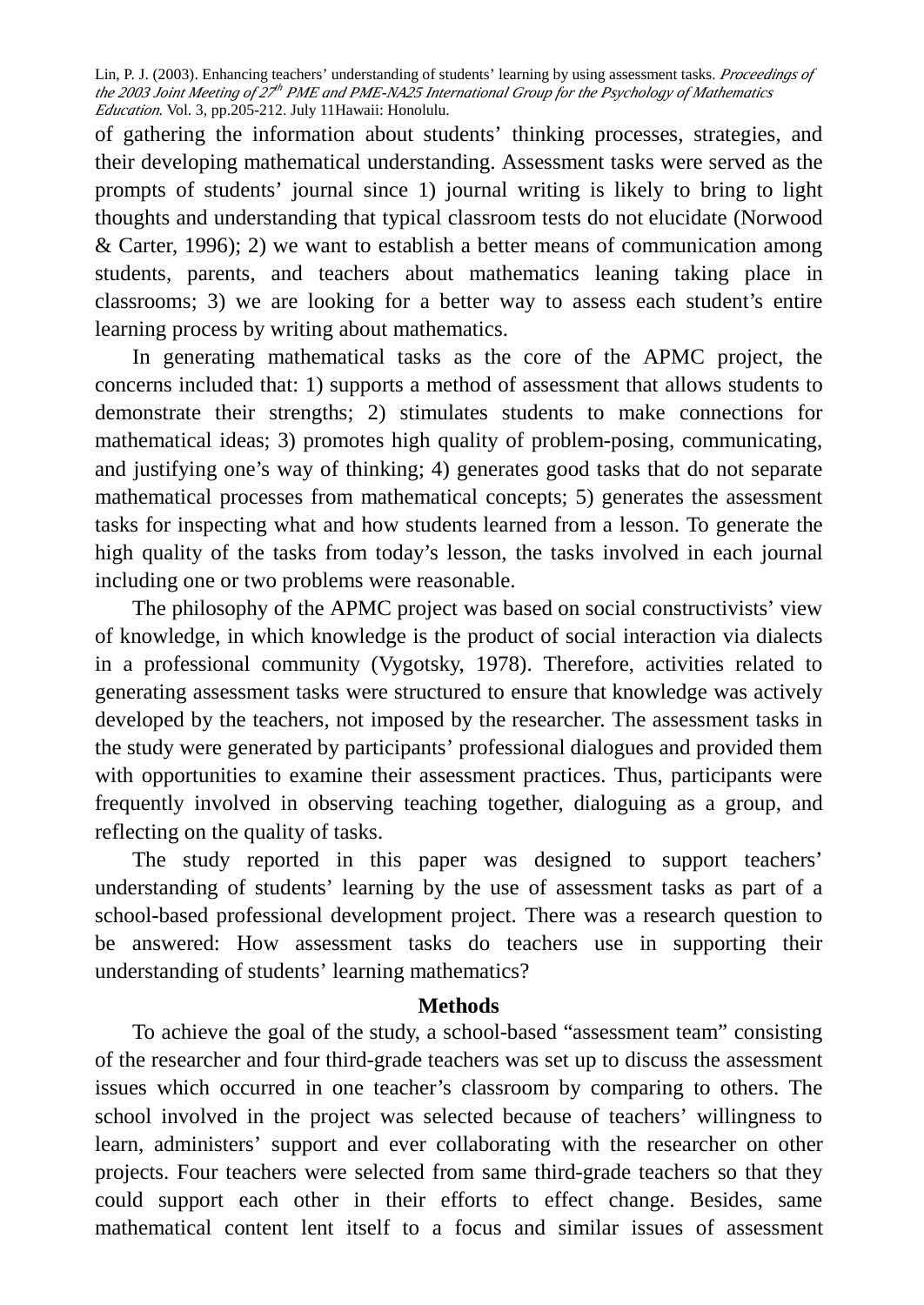addressed drew attention from each teacher, leading to in-depth discussions. Thus, third-grade classrooms were one context of teachers' learning to design tasks. Participation in regular weekly meetings was the other primary context. The year of teaching for four teachers (Yo, Mei, Jen, and Ying) is from 5 to 16. The role of the researcher was not to provide ready-made tasks for teachers to use, but to create opportunities for the teachers to construct their own assessment tasks for students.

The teachers had little knowledge of assessment integral to instruction, so that classroom observation was used as a means of increasing their awareness of generating assessment tasks initiated from the lessons that were observed by them together. The assessment team had routine weekly meetings for three hours. The meetings were for providing the participants with the opportunities of sharing their creative tasks with others and helping them rethink the value of tasks in gathering information about students' in-depth understanding. The participants required bring their students' responses to the tasks for others to analyze in weekly meeting. Because the use of tasks was to promote students' understanding rather than just for a work, the following questions were supplied to nudge the teachers to rethink: What do you expect to learn about your students from this task? Are you satisfied with your students' performance on the task? Did you really gain what you want to gather? Each teacher needed to report in public in the meeting what they learned from the tasks and what information they gathered from students'responses.

Data for this study was gathered through classroom observations, assessment tasks, and teachers' analyses of students' responses to the tasks throughout the entire year. The weekly meetings were audio-recorded and then were transcribed. Tasks and students' responses to the tasks were copied as major methods of the data collected in the study. Students' responses to the tasks as the examples of the paper for illustration were transcribed to be as faithful as possible to the students' exact words. Analyzing each task for teachers together was designed to expand each teacher's perspectives of students' learning.

#### **Results**

The results showed that the tasks gathering information about students' learning from students' responses to the tasks helped the teachers clarify students' own thinking, develop their students' critical thinking, recognize where students need to remediation, and understand various cognitive levels among students.

# **Helping teachers clarify students' own thinking mathematics**

A type of task the teachers designed in the study was for helping students to clarify their own thinking. This type of task reveals that the teachers provided opportunities for their students with writing about mathematics for organizing their thinking developed in a lesson. A task shown in Figure 1 was designed to use multiple representations to illustrate mathematical ideas they learned in classroom. Ying designed the task for clarifying her students' understanding of multiplication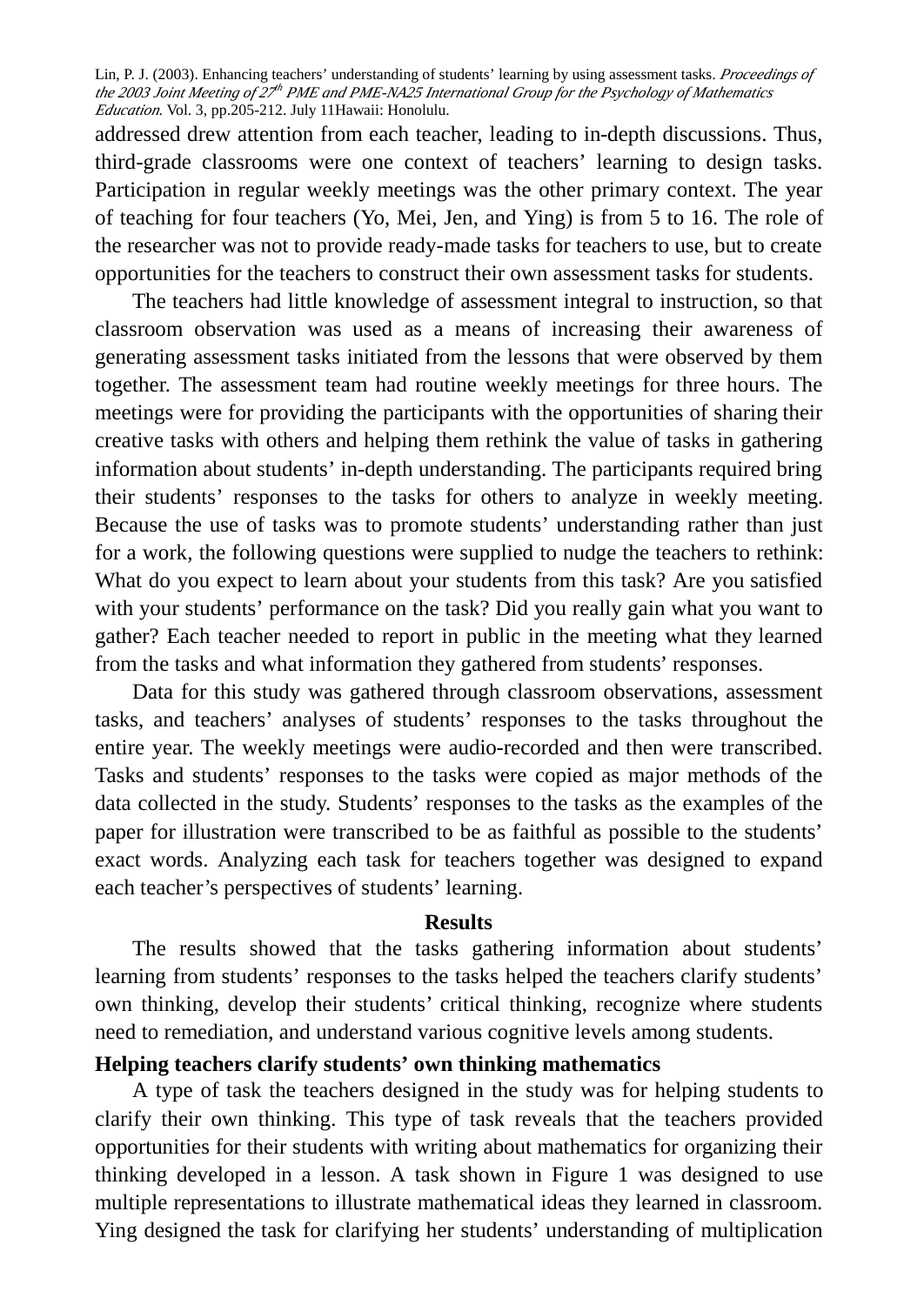by asking them to translate it into pictorial and symbolic expressions. The written work sketched in Figure 1 showed that Wei-Der clarified his concept of "equally" sharing" by using pictures and symbols. The response helped the participants realized that Wei-Der did not master the basic facts of multiplication, since his answer listed a sequence of multiplication expressions from  $3x1=3$ ,  $3x2=6$ ...to 3x8=24 instead of getting 3x8=24 directly.

| <b>Task: Chinese version</b>                                                           | <b>Task: English version</b>                                |
|----------------------------------------------------------------------------------------|-------------------------------------------------------------|
| 2、老師有 24 隻鉛筆・想平分給 3 位模範生・問每位模範生可以得到幾隻筆呢?<br><b>タ、訂用算式填充記錄此問題並將答案</b><br><b>ケ·請畫圖表示</b> | 24 pencils Ying has were to be shared equally among 3 kids. |
| $0, 3x, = 3$                                                                           | How many pencils would each kid have? (a) Solving it by     |
| $3x2=6$<br>$3x3=9$<br>$3x4=12$<br>$3x5=12$                                             | drawing. (b) Using open sentence to represent it and then   |
| $3x/5 = 1$<br>$\frac{8}{9}$<br>$3x7 = 24$<br>A & #                                     | solving it by using " $x$ " operation. (Ying, 11/02/2000)   |

Figure 1: Wei-Der's Journal Writing

# **Helping teachers develop students'critical thinking**

The task in Figure 2 generated from one day's lesson was administered to examine whether each student perceived others' solutions discussed in Jen's classroom. As observed, the emphasis Jen placed to how a problem is solved as important as its answer. Student's statements were open to question and elaborate from others in her classroom. The questions she asked commonly in her classroom included "Do you think it is true?" "Why do you think so?" and etc. The climate that all students of the class supported for one another's ideas was a feature of Jen's classroom (Observaiton, 03/15/2001). The following task displaying three students' methods was generated from a lesson.

| $m$ $\alpha$ $\beta$ $m$ $\alpha$ $\beta$ $m$ $\alpha$ $m$ $\alpha$ $m$ $\alpha$ $m$ $m$ $\alpha$                                                                                                                                                             |                                                                                                                                                                                                                                                                                                                                                                              |  |  |  |
|---------------------------------------------------------------------------------------------------------------------------------------------------------------------------------------------------------------------------------------------------------------|------------------------------------------------------------------------------------------------------------------------------------------------------------------------------------------------------------------------------------------------------------------------------------------------------------------------------------------------------------------------------|--|--|--|
| <b>Task: Chinese version</b><br>在數學習作中有一題: 參加舞蹈比賽的小朋友一人發  45公分長的鍛帶,<br>有86人季赛,要準備多少公分長的繳營?<br>敬誉的做法:<br>的做法:<br>郁菁的做法:<br>145<br>145<br>145<br>$\times$ 86<br>86<br>$\times 86$<br>30<br>$\frac{400}{24}$<br>870<br>430<br>320<br>344<br>1160.<br>86<br>$-80$ | <b>Task: English version</b><br>The following three ways were used by three students for solving<br>the problems. The problem was:<br>There are 86 kids for dance competition. Each kid needs a ribbon<br>with 145 cm in length. How long do they need for all kids?<br>Yun's solution:<br>Jean's solution<br>Yei's solution:<br>1.45<br>$rac{86}{30}$<br>86<br>870<br>32.00 |  |  |  |
| 12470<br>12470<br>12470<br>你認為都菁的做法□合理<br>√不合理,理由<br>你認為教養的做法回合理     不合理。理由:<br>你最喜歡誰的做法?為什麼?<br>(Jen, 03/14/2001)                                                                                                                                            | 1160<br>(Jen, 03/14/2001)<br>$-80$<br>12470<br>Do you agree with Yei's solution?<br>disagree. Why? $\Box$<br>agree<br>Do you agree with Yun's solution?<br>disagree. Why?__<br>agree<br>Do you agree with Jean's solution?<br>disagree. Why? $\Box$<br>agree<br>Which of solutions do you like best? Why?                                                                    |  |  |  |

Figure 2: Task for Developing Students' Critical Thinking

In the task, students were asked to justify and value a method comparing to the others. This process contributes to the development of students' critical thinking. Students' responses indicated that their descriptions were not relevant with mathematical thinking, such as the algorithm used by Yei is more complex than the others'. Although the quality of students' critical thinking was not achieved as Jen's anticipation, it was a good start for students to learn to justify others' ways of thinking. This task also helped the teachers rethink what other ways could be more effective for justifying other's way of thinking.

# **Helping teachers understand various cognitive levels among students**

The following task was administered for students who had learned the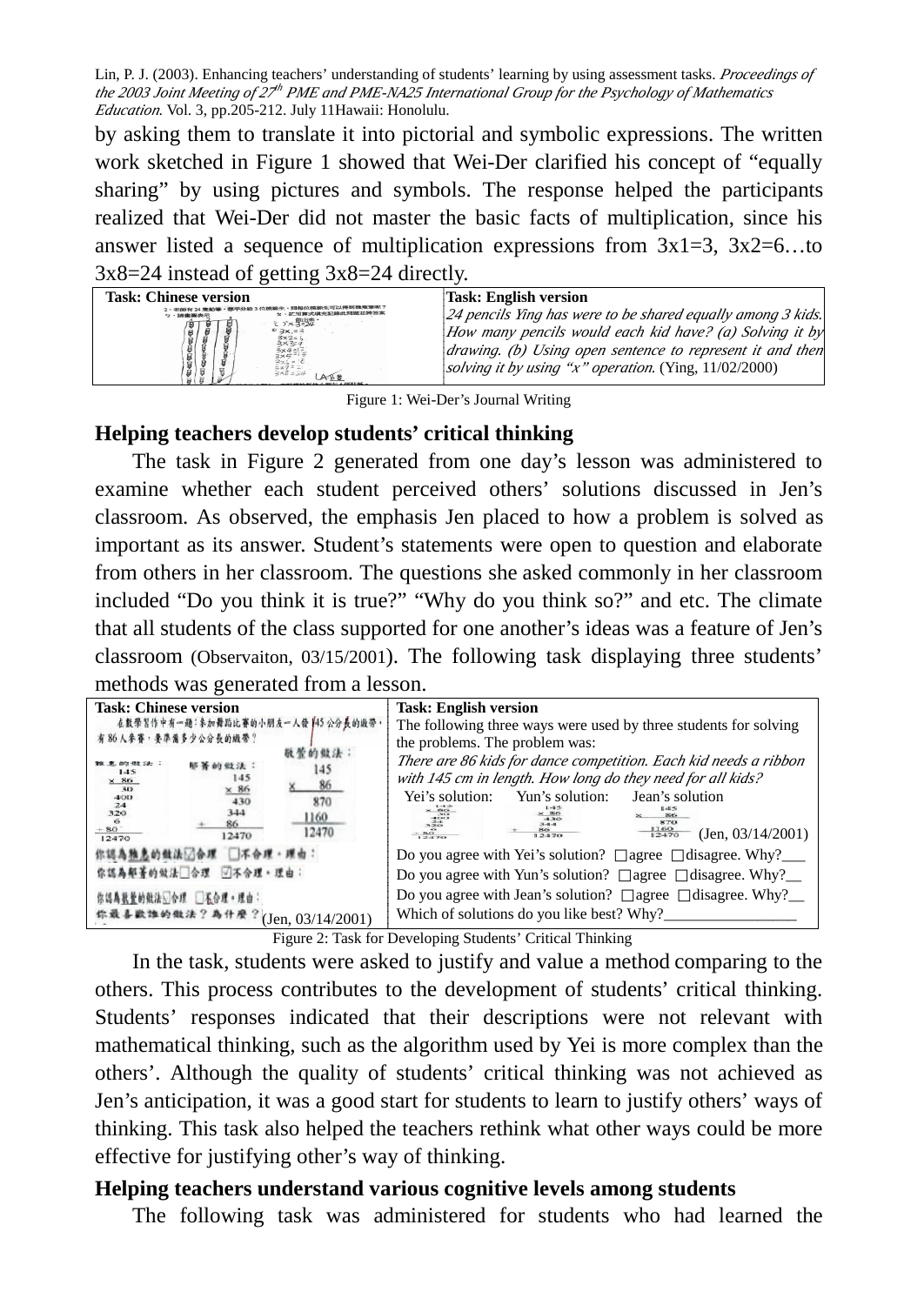multiplication with one-digit number of multiplicand and multiplier. As observed, Yo paid attention to make a distinction between  $6x5=$  ( ) and  $5x6=$  ( ), between  $0x8=$ () and  $8x0=$ () in her lesson (Observation, 10/11/2000). However, she was not sure if her students understood the meaning of multiplicand 0 and 1. Right after the lesson, she generated a task by asking students to formulate problems represented as  $1x5=$  and  $0x7=$  to examine students' understanding.

|                                                                                                              |  |  | <b>Task:</b> If you were a teacher, how would you give your students a problem situation represented by the number |
|--------------------------------------------------------------------------------------------------------------|--|--|--------------------------------------------------------------------------------------------------------------------|
| sentence (1) $1x 5 = (1)(2) 0x 7 = (1)$ . Write it in words and represent it by drawings." (YO, 10/12/2000). |  |  |                                                                                                                    |
|                                                                                                              |  |  | The or the R.O. de Martin or at                                                                                    |

| 父一夏孔千可 从诸督出一种同行为(1)直复书订六可从物门当岁》<br>· 栅钆?<br>$H = 2 M55$ | $\Box \equiv \pm \Box \Box \Box \Box \Box \equiv \top \equiv \top \Box \Box \equiv \top \Box \Box \equiv \top \top \equiv \top$<br>1月1日 第一十五年 青日有尸堂<br>五個型理学一生年 青日有尸堂?<br>$OX^{00000} = 00000$<br>$1\times 5=5$ | 我只有我们就是了我睡觉。<br>A:有 0 個系信 蛋 | 我不平义之有受用金发<br><del>副 不幸 3.9 有電用電路</del><br>- <del>国不幸 3.9 有電用電路</del><br>- 生気不幸 3.9 変用量器<br>5年 キキシス 有写用 金を受賞<br>香色 チキジョカラ 用 金を<br>地地 たれ : タキご用品を<br>★数为口在些来共显;(○ |
|---------------------------------------------------------|-----------------------------------------------------------------------------------------------------------------------------------------------------------------------------------------------------------------|-----------------------------|------------------------------------------------------------------------------------------------------------------------------------------------------------------|
| <b>English version</b>                                  | <b>English version</b>                                                                                                                                                                                          | <b>English version:</b>     | <b>English version:</b>                                                                                                                                          |
| A cow produces a                                        | There are 5 third-grade                                                                                                                                                                                         | A supermarket               | I cannot get allowance. My elder brother cannot                                                                                                                  |
| bucket of milk.                                         | classes in Din-Pu                                                                                                                                                                                               | sells eggs. There           | get allowance. My elder sister cannot get                                                                                                                        |
| How many buckets                                        | school.                                                                                                                                                                                                         |                             | are no eggs in each allowance. My younger brother cannot get                                                                                                     |
| of milk do 5 cows                                       | There are clocks in                                                                                                                                                                                             | carton. How many            | allowance. My younger sister cannot get                                                                                                                          |
| produce totally?                                        | each class. How many                                                                                                                                                                                            | eggs did I have to          | allowance. Dad cannot get allowance. Mom                                                                                                                         |
|                                                         | are clocks there                                                                                                                                                                                                | pay for 7 cartons           | cannot get allowance. Because we are naughty.                                                                                                                    |
|                                                         | altogether?                                                                                                                                                                                                     | of eggs?                    | There is no money we get altogether.                                                                                                                             |
|                                                         |                                                                                                                                                                                                                 |                             |                                                                                                                                                                  |

Figure 3: Sue's Writing Figure 4: Wu's Writing Figure 5: Liu's Writing Figure 6: Tsai's Writing

The teachers analyzed each student's writing in a weekly meeting. They reported that 11 out of 35 students could not give a clear description of the multiplicand with number 1. Four students' reposes to the task demonstrated in Figure 3, 4, 5, and 6 reveal their various cognitive levels of multiplication. Ying said that Wu had trouble with the multiplicand 1, as shown in Figure 4. He explained "1" presented in  $1x5=$  ( ) by the words "clocks in each class" instead of "a clock in each class". The researcher recommended Yo bring the improper problem to classroom to ask other students help repair it. Next day, Yo acted as though she needed help and then asked students, "Is it *[There are 5 third-grade classes in Din-Pu school. There are clocks in each class. How many are clocks there altogether?*/ wrong? Could you help me to repair it so that it can be solved?" As observed, students concentrated to repair the improper problem (Observation, 10/13/2000).

The task also showed that the third-graders had difficulty with understanding the multiplicand with number 1 by using pictorial representation. Sue drew a cow shown in Figure 3 standing for the context "each 5 cows producing a bucket milk". Likewise, Wu had difficulty with modeling the problem she posed by using  $\bar{x}$ 

representing  $1x5=5$ , as shown in Figure 4.

The teachers agreed that Tsai's cognition of multiplication, as shown in Figure 6, still stayed at "repeated addition" while Liu had better understanding of multiplication. Nevertheless, the problems Liu posed displaying in Figure 5 were not reasonable in real situation. Mei, one of the teachers, said that the cartons with no egg selling in market were not a real situation in daily life. She further suggested that the problems formulated by the students were better than those she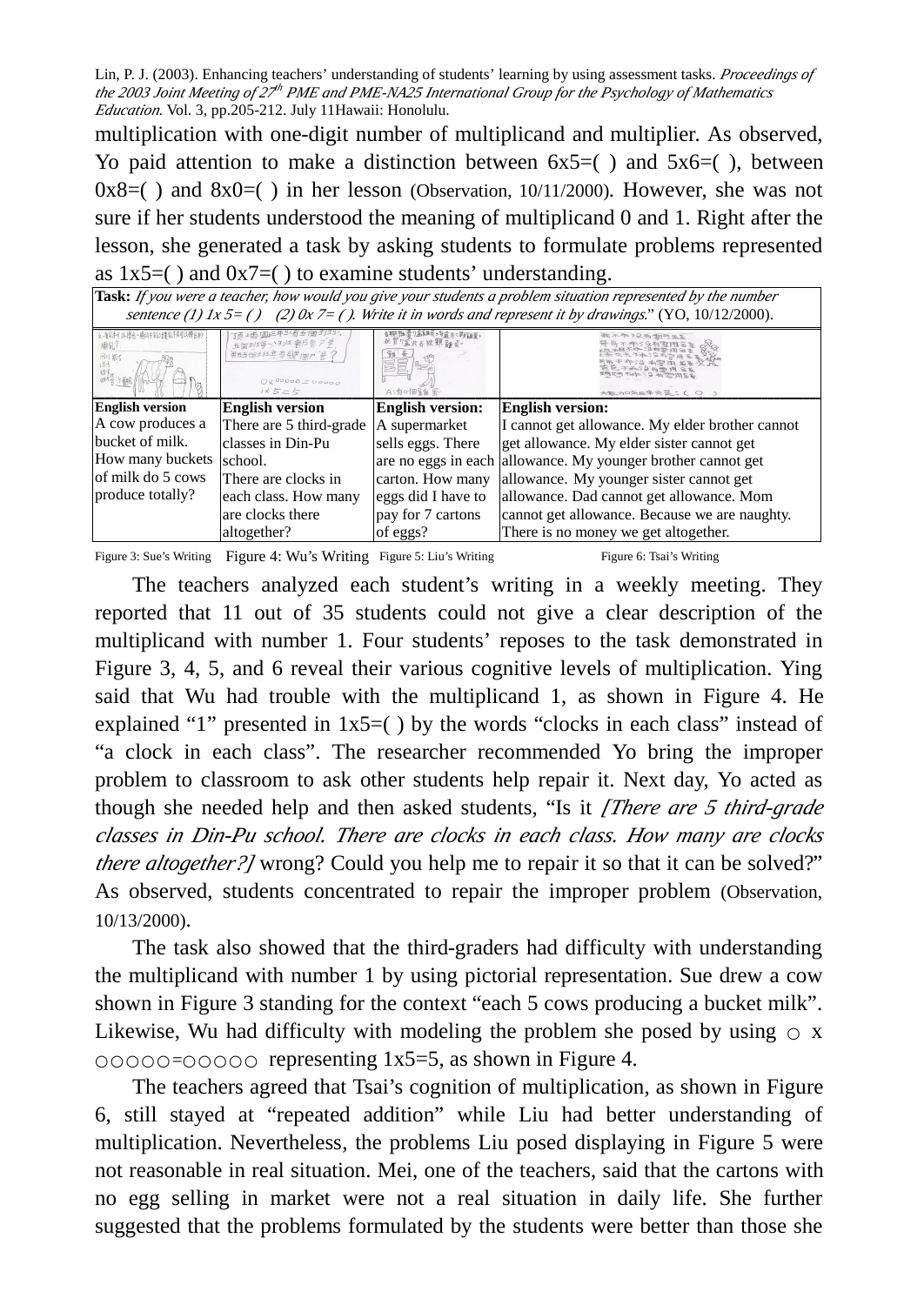had ever posed in classroom. For instance, a problem posed by another student was that "A policeman has a gun with no bullet. He fired at a robber 7 times. How many was the robber hit?" The problems students posed in students' journal became a good source for her further instruction.

# **Helping teachers recognize where students need to remediation**

Another assessment task enabled teachers to make immediately instructional remediation for next day lesson conducted in Mei's lesson relevant with angle.

| <b>Task: Chinese version</b>                                |                                        | <b>Task: English version</b>                                     |                                            |  |
|-------------------------------------------------------------|----------------------------------------|------------------------------------------------------------------|--------------------------------------------|--|
| ,1.少立上课时,董了一個旋轉角,並畫了二個旋轉方向的記號,他不知道甲和乙那<br>(Mei, 04/21/2001, |                                        | Linda drew a rotated angle with A and B as direction. She cannot |                                            |  |
|                                                             |                                        | tell which angle is larger in the Figure.                        |                                            |  |
|                                                             |                                        | Please help her to solve it with your explanation.<br>B<br>A     |                                            |  |
| 理由是:图 篇 都 是 從 厕 - 個 ‰ 急<br>簡 帕 婉 轉,在 同 -個 終 愈 唐 止 焕 樽 【约    | 那一個旋轉角度比較大?乙比較大<br>理由是: 图為甲的愈度小、乙的宽度大。 |                                                                  | $m - m$ departement of $Z_{\Delta}$        |  |
| Student's response: English version                         |                                        | Student's response: English version                              | <b>Student's response: English version</b> |  |
| They have the same size. Because both                       | The angle B is larger than A. Because  |                                                                  | The angle B is larger than A, since        |  |
| angle A and B started with the same                         |                                        | the width of angle B was longer than                             | that the distance from the vertex to       |  |
| place and ended with the same place.                        |                                        | A, so that B was larger than A.                                  | angle A is farther than to angle B.        |  |

Figure 7: Shung's Writing Figure 8: Wen's Writing Figure 9: Chang's Writing

After grading students' journal writings, the teacher, Mei, perceived that eight of her students had a misconception of an angle. According to students' responses to the task, Mei understood that students misunderstood the size of angle either as the width between two sides of the angle, as Wen's writing in Figure 8, or as the distance between the vertex and the label of an angle, as shown Chang's writing in Figure 9. As a result, they identified the task with the incorrect answer in which B is larger than A. Mei perceived that there is a need for students to correct the misconception of an angle in next day lesson.

At the very beginning of the next day lesson, Mei asked Wen to come to the front of the classroom to explain his wrong answer. Wen said: "The width between two sides of the angle A was longer than that of the angle B". Soon after his explanation, the class made noise, even in front of the observers. "How come?" "Impossible." were voices of what they shouted from their seats. "Why did you disagree with Wen's thought?" Mei said. At this time, many hands were waving and Shung was pointed by the teacher to explain for Wen. Shung explained with "Both angles A and B start at the same place and stop at the same place." displayed in Figure 7. Mei asked Shung to demonstrate what she means by "starting at the same place and stopping at the same place". Shung exhibited an angle with a stick from a line rotated to an ending line on the blackboard (Observation, 04/23/2001).

# **Conclusion**

The main conclusion of the study was that designing tasks along with analyzing students' responses to the task was an effective approach for enhancing teachers' knowledge of students' learning, since it provided the teachers with the opportunities to share insights of students' learning when they discussed students' responses to the tasks. The finding is consistent with the previous research on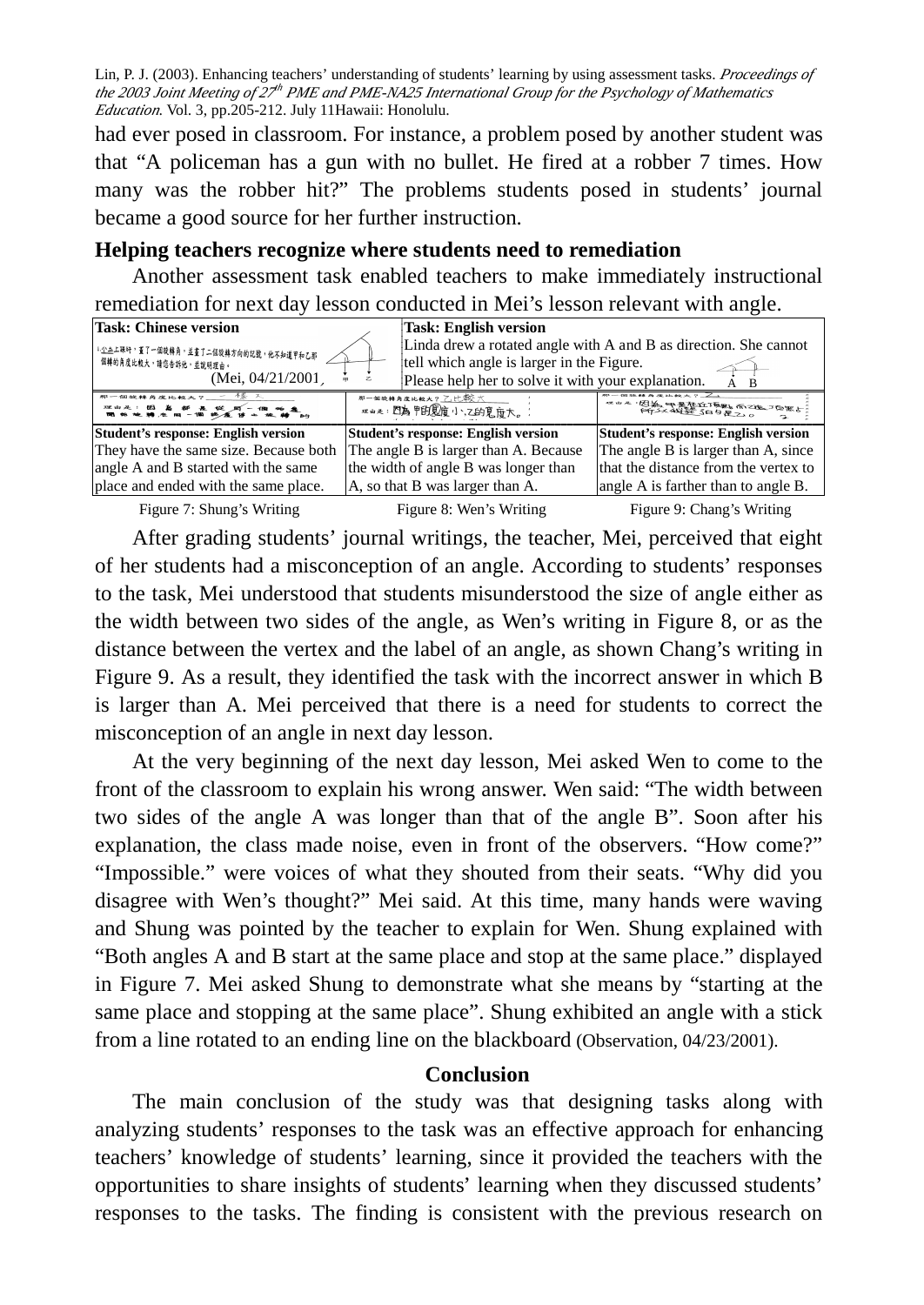assessment integral to instruction (Heuvel-Panhuizen, 1996). However, the assessment tasks integral to instruction referred to in the study were characterized by the tasks conducted by the researcher collaborating with same grade classroom teachers. Most of the tasks for assessing students' learning referred to in previous studies are either designed by researchers only, or the assessment is merely a test at the end of instruction (Heuvel-Panhuizen, 1996). Comparing to assessment tasks developed by individual, sharing multiple perspectives of monitoring how well each task in a school-based assessment team was more likely to enrich the quality and the varieties of tasks. The tasks designed in the study provided more opportunities for students to clarify and extend their understanding and for teachers to gain knowledge of students' thought informing instructional decision.

A result of the study showed that the task dealing with problem posing allowed teachers to gain insights into the way students constructed mathematical understanding. The problem-posing tasks can be served as an assessment tool and gather the information of students' cognitive levels. Furthermore, the improper problems students posed as an indicator of their unclear conception can be made profitable when asking students to help repaired them and inform teachers making instructional decision. A second result in the study was that the task dealing with students' misconception seems to be likely to enable teachers to make immediately remediation for the misconceptions. Thus, correcting students' misconceptions became a common work for the teachers at the very beginning of each lesson.

Finally, the task displaying various solutions that students resolved for a problem in a lesson helped teachers examine the individual understanding to one another's' methods. The classroom discourse on mathematical ideas became a major resource of conducting such kind of assessment task. As a result, this contributed the teachers to optimizing the quality of assessment and instruction, and thereby optimized the learning of the students. The question of how effective the tasks developed in the study may be with promoting teachers' instruction will be a focus in the next stage of the study.

#### **References**

Heuvel-Panhuizen, M. (1996). *Assessment and realistic mathematics education*. Utrecht: CD-âhPress.

Amit, M. & Hillman, S. (1999). Changing mathematics instruction and assessment challenging teachers' conceptions. In B. Jaworski, T. Wood, & S. Dawson (Eds.) *Mathematics teacher education: Critical international perspectives* (pp. 17-25). London: Falmer Press.

Chambers, D. (1993). Integrating assessment and instruction. In N. L.Webb (Ed.) *Assessment in the mathematics classroom* (pp.17-25). NCTM Yearbook.

Lambdin, D. V., Kehle, P. E., & Preston, R. V. (1996). *Emphasis on assessment: Readings from NCTM's school-based journals*. Reston, Va: Author.

De Lange, J. (1995). Assessment: No change without problems. In T. A. Romberg (Ed.) *Reform in school mathematics and authentic assessment* (pp.87-173). New York: Suny Press.

Fennema, E., Carpenter, T. P., Franke, M. L., Levi, L., Jacobs, V. R. & Empson, S. B. (1996). A longitudinal study of learning to use children's thinking in mathematics instruction. *Journal for Research in Mathematics Education*, 27, 403-434.

Ministry of Education of Taiwan (2000). *Nine-year curriculum integration for school mathematics in*